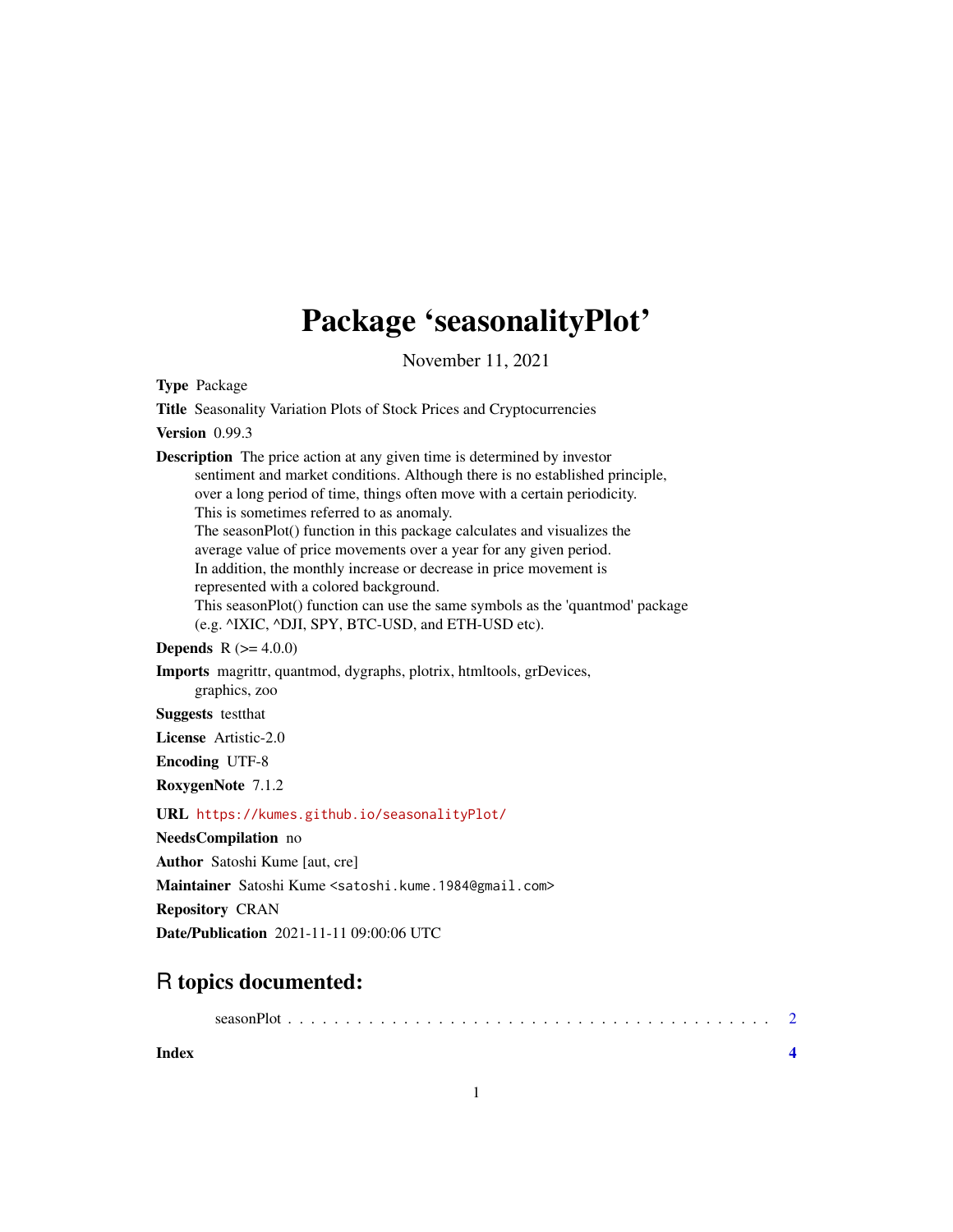<span id="page-1-0"></span>seasonPlot *seasonPlot: create seasonality variation plots for stock prices or cryptocurrencies*

#### Description

This function is to easily create seasonality variation plots of annual averages of stock prices or cryptocurrencies with some color options. This can use the same symbols as the 'quantmod' package. For the average calculation, the trading days for each month are aligned and then the percentages of change with the beginning of the year being zero are calculated. This function can set any given time period for averaging. In addition, years with many missing data are automatically excluded before the average calculation. The positive and negative monthly changes are shown in green and red background color, respectively.

#### Usage

```
seasonPlot(
  Symbols,
  StartYear = 2010,
  EndYear = 2020,
 LineColor = 1,
  xlab = "Month",
  BackgroundMode = TRUE,
  alpha = 0.05,
  OutputData = FALSE,
  Save = FALSE,output_width = 1000,
  output_height = 700,
  family = "Helvetica",
 PlotAll = FALSE
)
```
#### Arguments

| Symbols   | a character vector specifying the names of each symbol to be loaded. e.g. $\triangle$ IXIC<br>(NASDAQ Composite), ^DJI (Dow Jones Industrial Average), SPY (SPDR S&P500)<br>ETF), BTC-USD (Bitcoin), ETH-USD (Ethereum), and XRP-USD (Ripple). |
|-----------|------------------------------------------------------------------------------------------------------------------------------------------------------------------------------------------------------------------------------------------------|
| StartYear | a numeric of start year (Common Er)                                                                                                                                                                                                            |
| EndYear   | a numeric of end year (Common Er)                                                                                                                                                                                                              |
| LineColor | a numeric between 1 and 4; The value 1 is to select red1, the value 2 is to select<br>blue1, the value 3 is to select green1, and the value 4 is to select black. When<br>BackgroundMode is TRUE, this argument is disabled.                   |
| xlab      | a character of X-axis label.                                                                                                                                                                                                                   |
|           | BackgroundMode a logical; draw a background color by react.                                                                                                                                                                                    |
| alpha     | a numeric; The alpha parameter is a number between 0.0 (fully transparent) and<br>$1.0$ (fully opaque).                                                                                                                                        |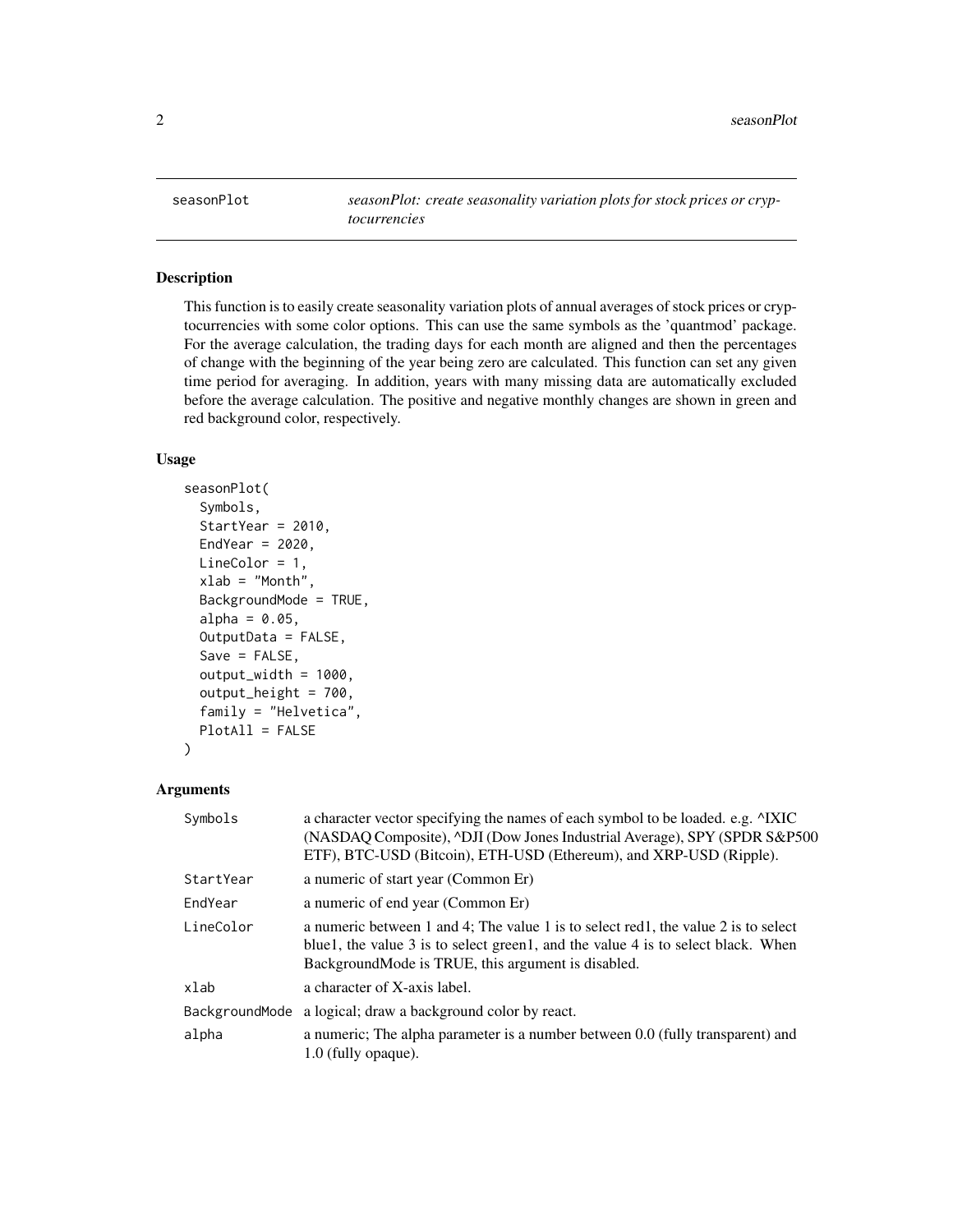#### seasonPlot 3

| OutputData    | a logical; output as a data.frame type or not.              |
|---------------|-------------------------------------------------------------|
| Save          | a logical; save as an image (PNG) or not                    |
| output_width  | a output size of width (pixel). Initial value recommended.  |
| output_height | a output size of height (pixel). Initial value recommended. |
| family        | a character of font.                                        |
| PlotAll       | a logical; display all period by dygraph function or not.   |

#### Value

plot results

#### Author(s)

Satoshi Kume

### Examples

## Plot seasonality of Bitcoin (BTC-USD) seasonPlot(Symbols = "BTC-USD", StartYear=2015, EndYear=2020)